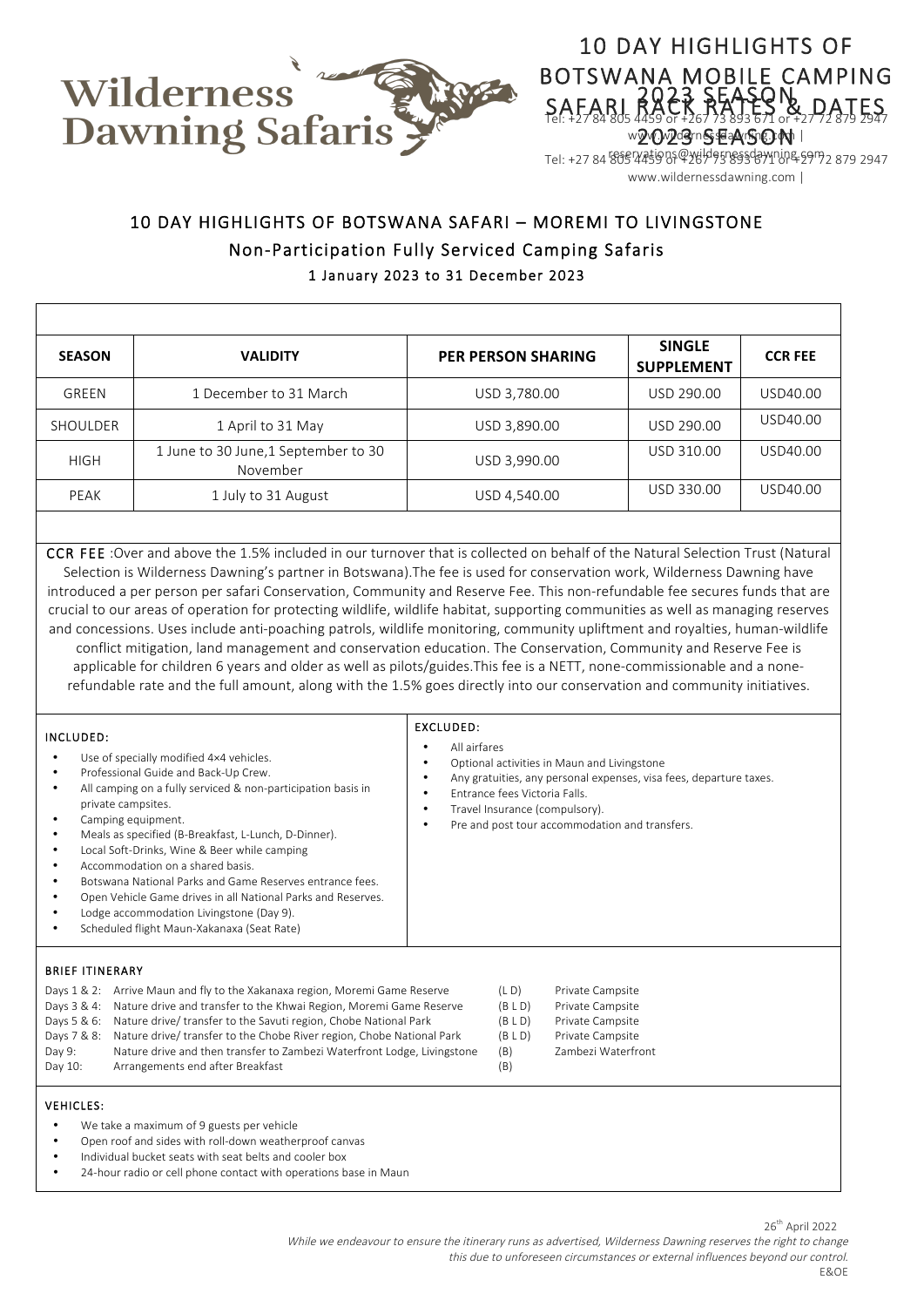

## 10 DAY HIGHLIGHTS OF BOTSWANA MOBILE CAMPING SAFARI RACK RATES & DATES **SAFARI 2023 SEASON SAFARITES** wyWwydernesseaArthep.pth |

2023 SEASON Tel: +27 84 805 4459 or +267 73 893 671 or +27 72 879 2947 reservations@wildernessdawning.com www.wildernessdawning.com |

#### NOTES:

#### • ROUTING: MAUN TO LIVINGSTONE

- Park Fees & Bed Levies are statutory rates and are subject to change without prior notice and at the discretion of the
- Botswana Government. Increases will be passed on to clients as an extra levy to any prices quoted or confirmed
- Should guests wish to start or end their Safari in a Lodge or Hotel other than The Zambezi Waterfront (the last night which is included within the cost of the safari), this can be arranged. Alternative accommodation and transfers can be to
- any of the establishments in the towns of Livingstone (Zambia) or Victoria Falls (Zimbabwe). An extra cost applies
- All accommodation is en-suite with bucket shower and chemical flush loo while camping
- Departures can be operated on a Private and Tailormade basis
- Wilderness Dawning permits children from the age of 10 (children younger than 10 years may travel at the Company's discretion).

Departure dates continued page 2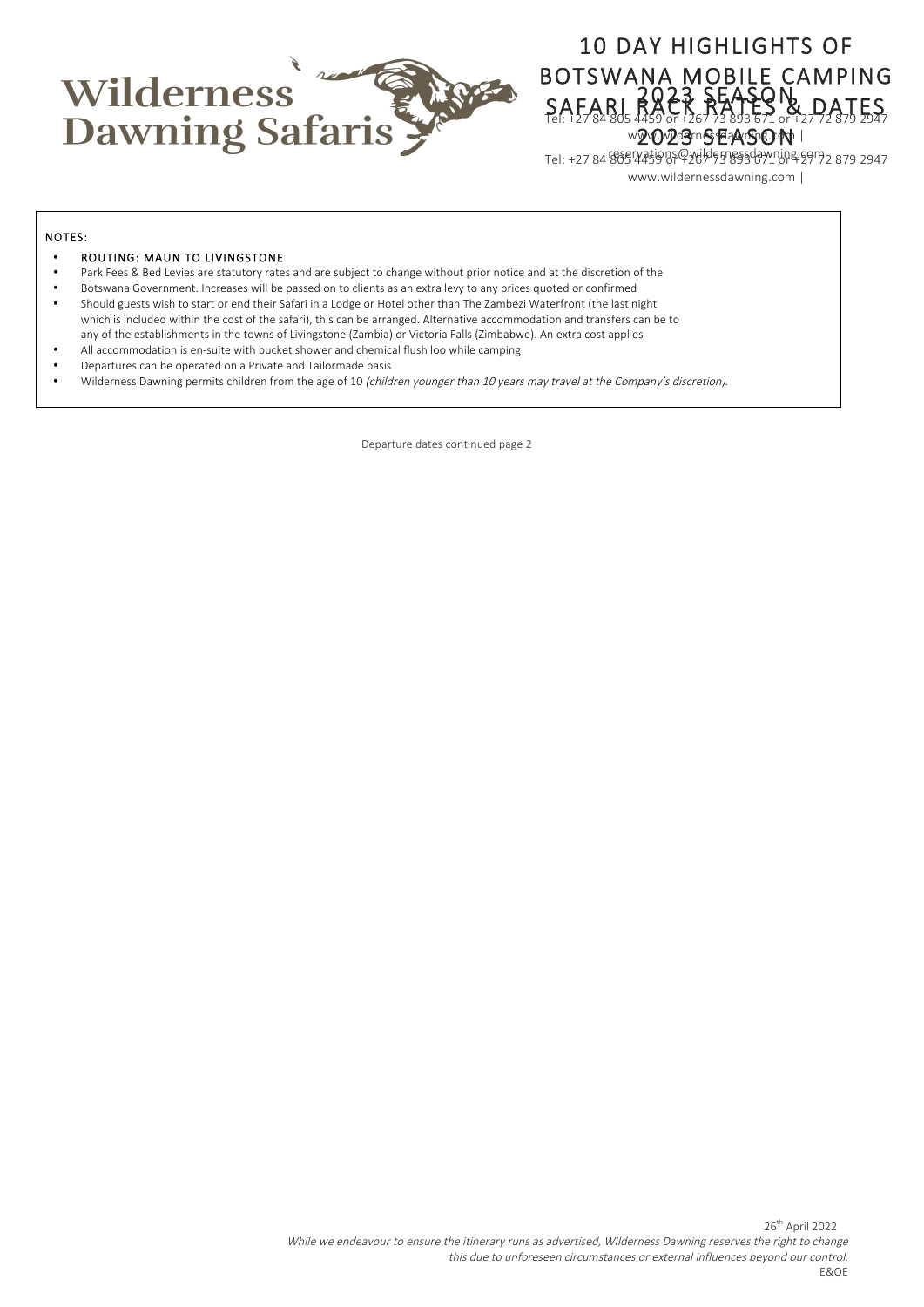

## 10 DAY HIGHLIGHTS OF BOTSWANA MOBILE CAMPING SAFARI RACK RATES & DATES 2023 SEASON Tel: +27 84 805 4459 or +267 73 893 671 or +27 72 879 2947 reservations@wildernessdawning.com **SAFARI 2023 SEASON SAFARITES** w2v0v2d3mSsEaArSnDaMhi

www.wildernessdawning.com |

# 10 DAY HIGHLIGHTS OF BOTSWANA SAFARI – MOREMI TO LIVINGSTONE

## Fully-Serviced Camping Safaris

1 January 2023 to 31 December 2023

| Code:        | <b>Start Date: Maun</b> | End Date: Livingstone |
|--------------|-------------------------|-----------------------|
| <b>WM01</b>  | 10 March 2023           | 19 March 2023         |
| <b>WM02</b>  | 24 March 2023           | 2 April 2023          |
| <b>WM03</b>  | 7 April 2023            | 16 April 2023         |
| <b>WM04</b>  | 21 April 2023           | 30 April 2023         |
| <b>WM05</b>  | 5 May 2023              | 14 May 2023           |
| <b>WM06</b>  | 19 May 2023             | 28 May 2023           |
| <b>WM07</b>  | 2 June 2023             | 11June 2023           |
| <b>WM08</b>  | 16 June 2023            | 25 June 2023          |
| WM 09        | 6 July 2023             | 15 July 2023          |
| <b>WM10</b>  | 7 July 2023             | 16 July 2023          |
| <b>WM11</b>  | 20 July 2023            | 29 July 2023          |
| WM 12        | 21 July 2023            | 30 July 2023          |
| WM 13        | 3 August 2023           | 12 August 2023        |
| <b>WM 14</b> | 4 August 2023           | 13 August 2023        |
| <b>WM 15</b> | 17 August 2023          | 26 August 2023        |
| <b>WM 16</b> | 18 August 2023          | 27 August 2023        |
| <b>WM 17</b> | 31 August 2023          | 9 September 2023      |
| <b>WM 18</b> | 1 September 2023        | 10 September 2023     |
| WM 19        | 14 September 2023       | 23 September 2023     |
| <b>WM 20</b> | 15 September 2023       | 24 September 2023     |
| <b>WM 21</b> | 28 September 2023       | 7 October 2023        |
| <b>WM 22</b> | 29 September 2023       | 8 October 2023        |
| <b>WM 23</b> | 12 October 2023         | 21 October 2023       |
| <b>WM 24</b> | 13 October 2023         | 22 October 2023       |
| <b>WM 25</b> | 26 October 2023         | 4 November 2023       |
| <b>WM 26</b> | 27 October 2023         | 5 November 2023       |
| <b>WM 27</b> | 9 November 2023         | 18 November 2023      |
| <b>WM 28</b> | 21 December 2023        | 30 December 2023      |

26<sup>th</sup> April 2022

While we endeavour to ensure the itinerary runs as advertised, Wilderness Dawning reserves the right to change this due to unforeseen circumstances or external influences beyond our control. E&OE